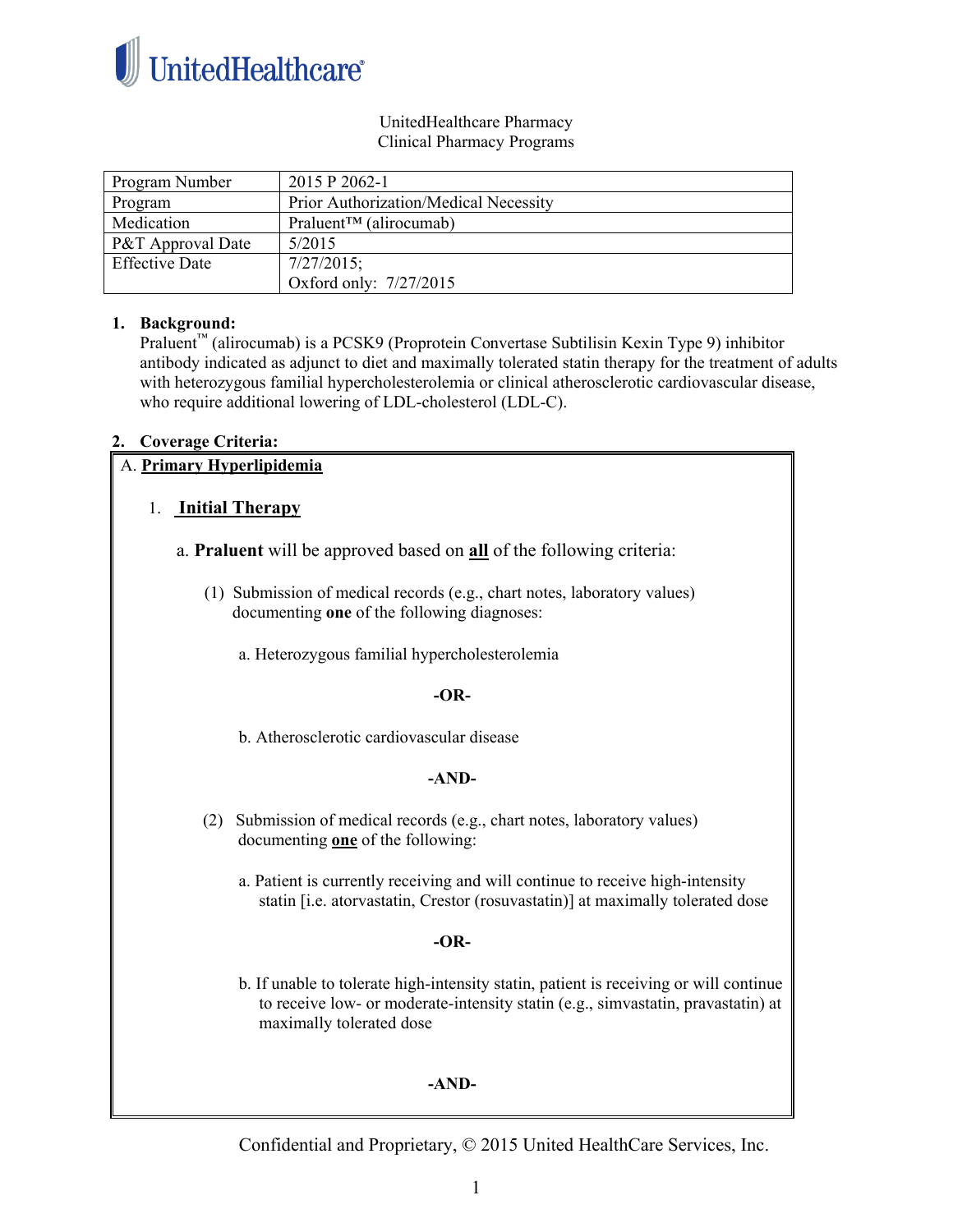# UnitedHealthcare®

- (3) Submission of medical record (e.g., laboratory values) documenting **one** of the following LDL-C values while adherent to the current statin therapy for at least 8 consecutive weeks:
	- a. LDL-C greater than 130 mg/dL with atherosclerotic cardiovascular disease

#### **-OR-**

 b. LDL-C greater than 160 mg/dL without atherosclerotic cardiovascular disease

#### **-AND-**

(4) Patient has received comprehensive counseling regarding appropriate diet

#### **-AND-**

- (5) Prescribed by **one** of the following:
	- (a) a. Cardiologist
	- (b) b. Endocrinologist
	- (c) c. Lipid specialist

## 2. **Reauthorization**

- a. **Praluent** will be approved based on **all** of the following criteria:
	- (1) **One** of the following:
		- (a) a. Patient continues to receive high-intensity statin [i.e. atorvastatin, Crestor (rosuvastatin)] at maximally tolerated dose

#### **-OR-**

(b) b. If unable to tolerate high-intensity statin, patient continues to receive low- or moderate-intensity statin (e.g. simvastatin, pravastatin) at maximally tolerated dose

## **-AND-**

(2) Patient continues to receive comprehensive counseling regarding appropriate diet

Confidential and Proprietary, © 2015 United HealthCare Services, Inc.